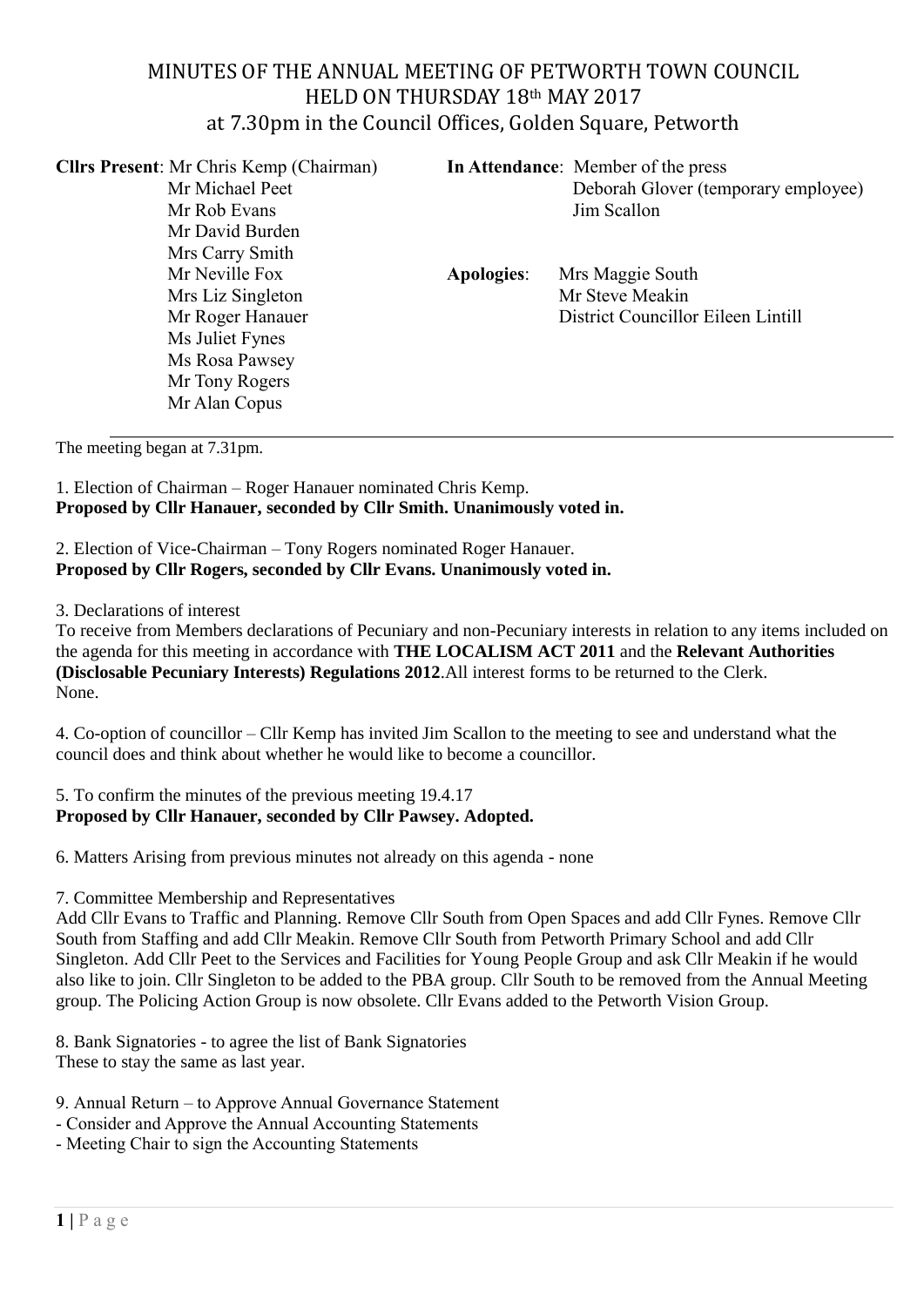Cllr Copus reported that he has to submit the Annual Return by mid-June. The auditor has signed off on his part, apart from the Risk Assessment which needs to be updated.

Cllr Copus went through the 9 questions that are asked that require a yes/ no answer. Councillors agreed on the following: 1. Yes 2. Yes 3. Yes 4. Yes 5. No (because the Risk Assessment needs updating) 6. Yes 7. Yes 8. Yes 9 N/A

Cllr Copus went through the Annual Accounting Statements (see figures below) that have to be sent off and in particular he focussed on the ones that had variances above 15%.

|                        | <b>ACCOUNTING</b><br><b>STATEMENT</b> |                            | Var £ Var $\%$    | Explanation of variances                                                                     |
|------------------------|---------------------------------------|----------------------------|-------------------|----------------------------------------------------------------------------------------------|
|                        |                                       | 31/03/2016 31/03/2017      |                   |                                                                                              |
| 1 Balances b/f         | 40,173                                | 29,596                     |                   |                                                                                              |
| 2 Precept              | 81,800                                | 106,200                    | 24,400 30%        | Increased to provide extra staffing, street lighting, loan repayment, bus shelter            |
| 3 Total other receipts | 106,162                               | 30,626                     | $-75,536 - 71\%$  | £80k loan received in 2015/16                                                                |
| 4 Staff costs          | $-29,556$                             | $-37,277$                  | $-7,721$<br>26%   | Clerk now full time (£8k) plus sick absence cover $(f7k)$                                    |
| 5 Loan interest        |                                       | $\overline{0}$<br>$-8,893$ | $-8,893$          | First year of repayments                                                                     |
| 6 All other payments   | $-168,983$                            | $-109,476$                 | 59,507 -35%       | Playpark spend in $2015/16$ (£94k) offset by additional $2016/17$ spend on Neighbourhood     |
|                        |                                       |                            |                   | Plan (£14k), Farmers Market (£5k), Cemeteries (£2k), HR consultancy (£2k)                    |
| 7 Balances c/f         | 29,596                                | 10,776                     | $-18,820 -64%$    |                                                                                              |
| 8 Total cash           | 9,864                                 | 16,371                     | 6,508 66%         |                                                                                              |
| 9 Total fixed assets   | 215,759                               | 223,877                    | 8,118<br>$4\%$    | Playpark (£4k), picnic benches (£1k), Farmers Market barriers/signs (£2k), Xmas lights (£1k) |
| 10 Total borrowings    | 80,000                                | 72,768                     | $-9%$<br>$-7,232$ | Repayments made                                                                              |
|                        |                                       |                            |                   |                                                                                              |

Cllr Kemp and the meeting thanked Cllr Copus for all his hard work on this.

10. District and County Councillors - To receive reports from District and County Councillors

Apologies received from Cllr Lintill.

Cllr Duncton reported that both WSCC and CDC are concerned at the moment with air quality. She stated that there is a problem even though we are in the country.

She added that groups from the peninsula and Lavant are now talking about how to improve the A27 and they intend to put a scheme forward to Highways England. She said that her bugbear is litter and that CDC have put 50k in the budget to clear the Chichester bit of the A27. She said in order to get people to visit they need to clean the litter and that both District and County are working on this.

She reported that they currently have a big push to try and get more foster parents and that there are currently 680 children looked after by the county and that they are always looking for good foster parents. She added that she is still on the same committees after the election, but is now also doing county planning. She informed the meeting that the SDNP Policy Committee is now also the Resources Committee i.e. it has been put into one committee.

Cllr Pawsey asked how often they check the air quality, to which Janet Duncton replied that they have 12 stations set up testing the air quality. Cllr Pawsey asked where the station was located in Petworth and if the results are published. Cllr Duncton said she believed it was in the Leconfield Hall area and she will find out about the results being published. She added that Storrington has some of the worst air pollution in the county.

Cllr Burden asked when the foliage on the King's Pit Lane signs was going to be dealt with and Cllr Duncton said she would remind Chris Dye and Mike Dare about it.

## 11. Approve the Lease with National Trust for the Sports Ground

Cllr Kemp told the meeting that he doesn't yet have the lease to approve. He said there are 3/4 amendments that the people involved want to make, but they're not a deal breaker. Andrew Carrington feels sure that the NT will clarify the issues concerned. Cllr Kemp added that because the man from the NT is away this week they do not have a copy of the lease to circulate to everyone. A copy of the lease will be going to SSALC to check and he asked whether the councillors were happy for it to go straight to SSALC, or whether they wanted to approve it first.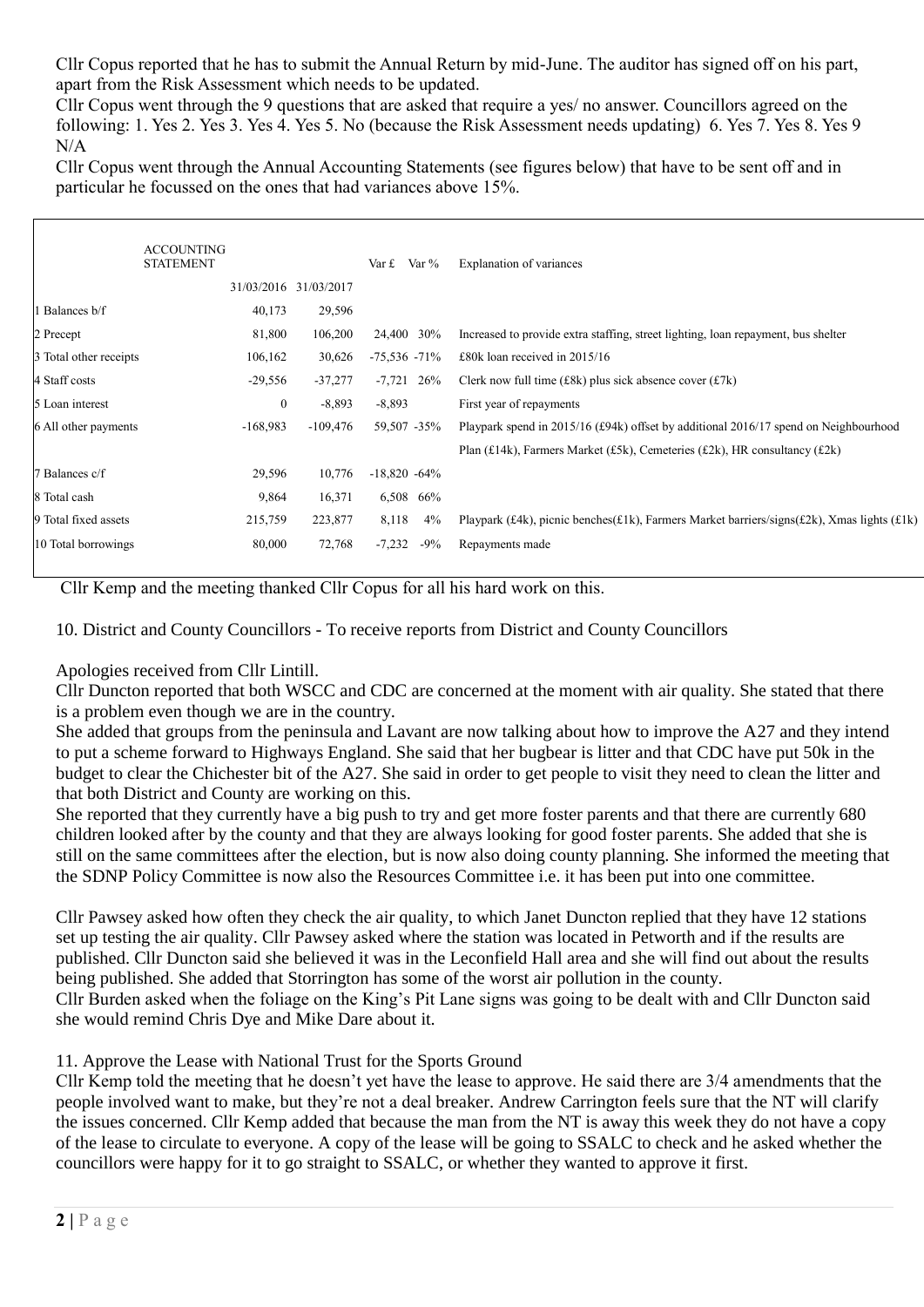Cllr Fox said that he felt the council should see it and he asked what the term of the lease is.

Cllr Kemp said it is a 5 year lease with adjoining documentation that we go into talks re a 25 year lease

immediately. He added that it will take 12 months to get a 25 year lease through, but they could get the 5 year one immediately. He said the Task and Finish Group wanted to get a lease in place straight away.

Cllr Fox asked what kind of opt out facility the council would have if the Joint Sports Association ceased to exist. Cllr Peet said the 5 year option has an opt out facility for either party.

Cllr Fox added that if the council were signed up to pay a rent and there's no Joint Sports Association, PTC would be liable to pay out rent and also to maintain it.

Cllr Kemp replied that the rent would not 'break the bank', but he took on board the maintenance issue. He added that the council have been tasked with promoting sport in the community and that the CSE gives some safeguards. He said he couldn't see a time where there would be no desire for sports facilities in Petworth in the next 25 years, they just need to get the groups going.

Cllr Fox said that he supports taking on the lease, but feels that the council should try and negotiate an opt out clause to safeguard themselves.

Cllr Peet added that this is particularly applicable in the 25 year lease and added that as a council they should really be behind this and they also need to check with Sports England who may be giving them a grant, how it would work if they added the get out clause.

Cllr Evans asked how much maintenance would be involved.

Cllr Kemp replied it was essentially the main building and the grounds.

Cllr Evans asked whether the lease stipulates that the council have to maintain it for 25 years.

12. Approve the formation of Petworth Sports Association CIC

Cllr Kemp said that they are pushing out the management of the Sports Association as a CIC. This means the sports club can concentrate on being a sports club. They will just have to pay their fee which will be a share of lease and maintenance costs etc. He said he and Cllr Copus would be doing a costing and yearly budget. He asked whether the council were comfortable continuing down this route. He added that they are not stopping them from being a sports association but that this gives them an opportunity to order themselves for today's world. He said he is grateful to everyone for taking part in this and they are now waiting for a report on how to maintain the grounds. They only paid £100 for this service, because the other £500 came from a grant from the FA.

13. Chairman's report and other announcements on matters requested

**Annual Meeting** – Cllr Kemp said he is looking forward to seeing as many of the councillors there as possible and Fiona would be doing the refreshments, but would appreciate some help.

**NP update** – Cllr Kemp told the meeting that the consultation period finished on the 15<sup>th</sup> May and that the comments from the various agencies were now all in. He attended the SDNP meeting this week and none of the members raised any further comments. He added that there's a bit of tweaking needed, a few changes in the system and this will be updated in the draft. He said the Planning Committee members had been very complimentary.

He added that WSCC said it still needs a bit of work, but that CDC have very little planning jurisdiction in Petworth. CDC have asked PTC to highlight that they have responsibility for a small patch in the plan. He informed the meeting that we have had about 200 questionnaires back during the consultation period. The planning group did mention that we need to recognise that we will have to manage the NP afterwards, that PTC are making commitments which will fall to PTC to administer. He said there will be lots of continued work after the NP, but they will end up with some money to spend on infrastructure in the town. He said hopefully the referendum will be before Christmas this year.

**Vision Update** – Cllr Fynes said it was agreed at the last meeting that Samantha Moore would be in charge of fundraising and that she is going to mount a display at the annual town meeting. She is going to be organising coffee mornings at the Leconfield Hall every other Wednesday from 31<sup>st</sup> May. She added that they have more people involved now and that Patricia Hewlett the designer is drawing up a plan for outside the bakery. She added that there was a concern over the loss of parking, but the designer has designed it using chevrons which will hopefully result in a gain of parking spaces. She finished by saying that Nicola is looking at the apprenticeship scheme, possibly using Hampers Green to do this.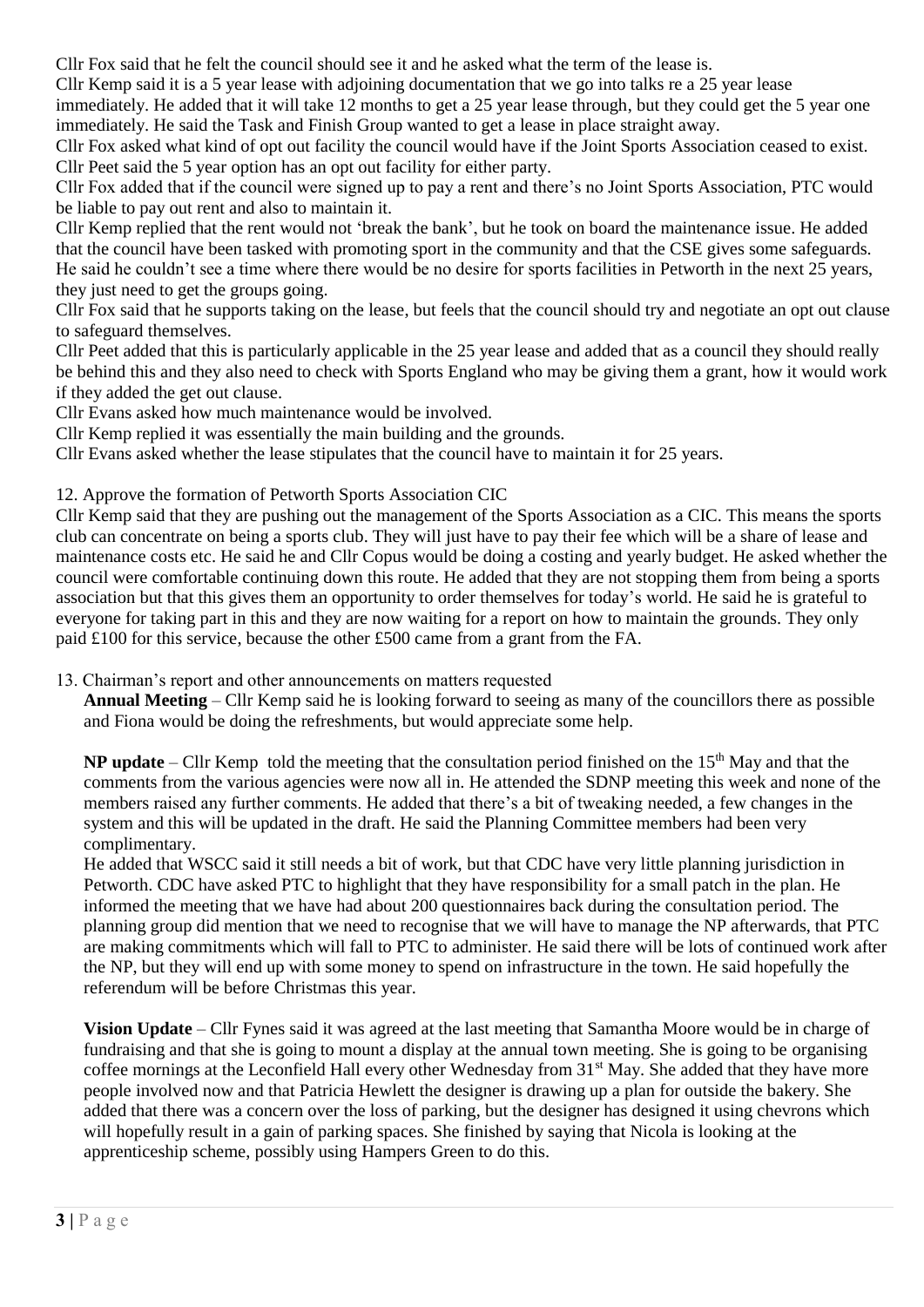Cllr Kemp said that Alex and Patricia had come round and shown the design to PTC and that there is a net gain from parking with this design. He added that CDC have allocated one officer to work with all 3 groups; PBA, Vision and PTC. He confirmed that although PBA have seen the plans, PTC haven't yet.

Cllr Peet said CDC seem happy to largely follow Patricia's design for the bottom of the car park, but due to budget constraints they will have to use some of their design as well.

Cllr Kemp said that they have not gained spaces by reducing the size of the spaces, but that the spaces are just laid out differently. He added that Patricia's scheme also has some parent and child parking, which the car park does not currently have.

Cllr Peet added that it also includes bays for electric cars to charge.

**WSCC highways** – moved to later in the meeting

**Skatepark** – Cllr Hanauer said he had a meeting with Patricia Hewlett and agreed to co-operate and keep each other informed as much as possible. He added that he had been contacted by Tania Murphy, head of CDC car parks and that they had a few requirements including turning circles and some statutory requirements that were not met within P. Hewlett's design. He said that PTC's designer would try and ensure that minimal car spaces are lost and that the designer is currently coming up with the final design with gating and fencing.

**Training** – Cllr Kemp said it can be difficult for councillors to attend training during the day when they are working and suggested that the council pay SSALC to come to the office and do some training in the evening.

**Winter Maintenance –** Cllr Kemp said that PTC were given 12 bags of salt last year that they have not used but WSCC do not want them back. He said that he has asked WSCC why PTC are disposing of their waste. They have suggested that he meets with them. He added that he has suggested they supply the salt in 25kg plastic bags that won't degrade, or it's a waste of money. He said for smaller parishes it would save WSCC money in the long run.

**Farmers Market/ Leconfield Hall Market** – Cllr Smith said the indoor market is building up slowly. **ACTION DG** to email some possible stall holders that she has been sent details of.

Cllr Kemp said he wrote an article for the Petworth Pages to talk about the indoor market so that might generate some interest.

Cllr Hanauer said they need to sort an A board to advertise the market so people know it's taking place.

**Seaford College** – Cllr Kemp suggested that the students paint the swings at Hampers Common. It was also suggested that they could fill in pot holes and do car washing. **ACTION DG** to contact Clive Thorp at Seaford College and inform him of this decision.

**Hampers Common** – DG informed the meeting that the date of  $31<sup>st</sup>$  May for this has now been cancelled and it will be rescheduled for some point in the summer holidays.

**Poster and banner agreement -** Cllr Kemp informed the meeting that the PBA are currently circulating the document and that PTC have no legal force to enforce it, it is just a guidance document. He added that NatWest are very happy with it and have asked for a copy, so that they can present it to people who come in wanting to display a banner. He said he has looked at getting some lockable A4 clip frames for people to advertise their posters etc. He said that he would try and put some up for the Petworth Museum, so that their signs do not end up looking tatty on the lampposts. It costs between £6 and £20 for each frame.

**Lorry survey quotes** – Cllr Kemp told the meeting that a letter had been sent to WSCC Highways and that the PBA are going to ask the businesses in town what deliveries they get, etc. He added that the council need to continue to demonstrate with evidence that they know their town. He said that he will put something out to everyone with the web address on it and if they see a 7.5 ton lorry in town they should report it. Highways said it would only cost £150 to do a survey, but they won't pay for it. Highways proposed 7 days, but he doesn't think this is long enough and that the council need a month. He said that in the quotes companies have been asked to cover Angel St, North St and Pound St and that they still have £5000 in the traffic budget. Cllr Copus said £2500 was for traffic consultancy work.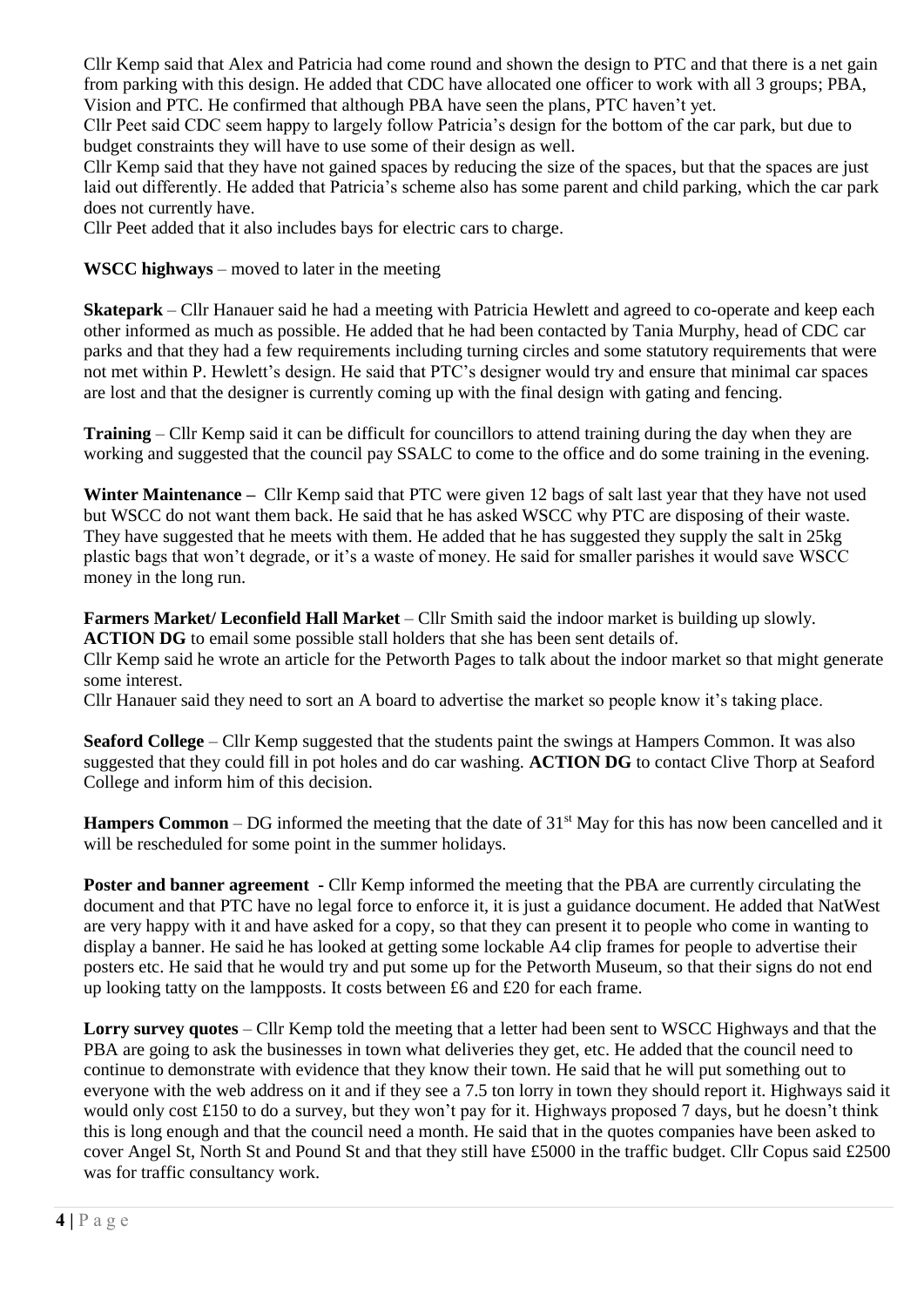Cllr Evans said the council need empirical evidence and Cllr Hanauer added that we need to know that when this information is passed to WSCC Highways it will benefit us.

Cllr Kemp said that we will be able to eliminate x amount of lorries once we have the information from the PBA which will help to know how many and what size trucks we have coming through. He added that the need to demonstrate the number of lorries coming through when they shouldn't be, is particularly important with relation to air quality, which is of concern to both CDC and WSCC.

Cllr Kemp suggested that the cheapest lorry survey quote be accepted and progressed.

**Proposed by Cllr Evans, seconded by Cllr Hanauer – all in favour.** 

Cllr Rogers left the meeting at this point.

#### 14. To receive Reports

(a1) Finance and General Purposes Committee, to include approval of payments, signing of cheques and bank reconciliation.

Cllr Copus presented the following figures/ invoices to pay

| 14/04/2017 Reed       |                                | 392.56   | 65.43 | 327.13   | Office temp                     | w/e 7/4/17                                    |
|-----------------------|--------------------------------|----------|-------|----------|---------------------------------|-----------------------------------------------|
| 21/04/2017            | Reed                           | 421.85   | 70.31 | 351.54   | Office temp                     | w/e 14/4/17                                   |
| 21/04/2017 Reed       |                                | 374.98   | 62.50 | 312.48   | Office temp                     | w/e 21/4/17                                   |
| 28/04/2017 Reed       |                                | 404.27   | 67.38 | 336.89   | Office temp                     | w/e 28/4/17                                   |
| 05/05/2017 Reed       |                                | 363.26   | 60.54 | 302.72   | Office temp                     | w/e 5/5/17                                    |
| 10/04/2017 CDC        |                                | 50.00    |       | 50.00    | <b>Farmers Market</b>           | Parking bay suspension signs                  |
| 30/03/2017 CDC        |                                | 147.55   | 24.59 | 122.96   | Office Rent & Service Charges   | Insurance 1/11/16 to 31/10/17                 |
| 13/04/2017 Medisave   |                                | 37.54    | 6.26  | 31.28    | General Maintenance             | De-fib pads Hampers Common                    |
| 30/04/2017 Link hire  |                                | 168.00   | 28.00 | 140.00   | <b>Farmers Market</b>           | <b>Barriers April</b>                         |
| 08/05/2017 Krokus     |                                | 30.00    |       | 30.00    | General Maintenance             | Bus shelter clean                             |
|                       | 30/04/2017 Leconfield Hall     | 148.00   |       | 148.00   | <b>Farmers Market</b>           | 22/04/2017                                    |
|                       | 03/05/2017 Southern Electric   | 3.48     | 0.16  | 3.32     | <b>Street Lighting</b>          | Continuous 1/4/17 to 3/5/17                   |
|                       |                                | 26.18    | 1.24  | 24.94    | <b>Street Lighting</b>          | Dusk to dawn 1/4/17 to 2/5/17                 |
|                       |                                | 15.24    | 0.72  | 14.52    | <b>Street Lighting</b>          | Half night pre dawn $1/4/17$ to $3/5/17$      |
| 27/04/2017            | Scottish Water Business Stream | 4.27     |       | 4.27     | <b>Allotments Water</b>         | Station Rd 1/4/17 to 26/4/17                  |
|                       | 30/04/2017 HJS Land Services   | 3,705.00 |       | 260.00   | Rosemary Gardens                | April month                                   |
|                       |                                |          |       | 440.00   | Hampers Common                  | April month                                   |
|                       |                                |          |       | 2,500.00 | Cemeteries                      | April month                                   |
|                       |                                |          |       | 505.00   | Other areas                     | April month                                   |
| 24/04/2017 ESET       |                                | 40.00    | 6.67  | 33.33    | Comms/IT                        | Internet security 1 year                      |
| 14/03/2017 Nick Blunt |                                | 480.00   | 80.00 | 400.00   | Unallocated budget/contingency  | Install Disability gate                       |
| 02/05/2017 BT         |                                | 18.00    | 3.00  | 15.00    | Comms/IT                        | mobile phone May                              |
| 27/04/2017            | Julie Aguilar                  | 285.00   |       | 285.00   | Petworth Pages net contribution | Spring 2017                                   |
| 19/04/2017 Viking     |                                | 43.16    | 7.19  | 35.97    | Office Expenditure              | Office chair                                  |
| 20/04/2017            | Louise Steele                  | 164.85   |       | 164.85   | Office temp                     | Clerking for April Council meeting            |
| 31/03/2017            | Groundwork UK                  | 536.87   |       |          | 536.87 N Plan                   | Repayment of excess grant received in 2016/17 |
|                       | 16/05/2017 Debbie Glover       | 27.30    |       |          | 27.30 Expenses/Postage          | Allots letters, stamps                        |
|                       |                                |          |       |          |                                 |                                               |

# **Proposed by Cllr Copus, seconded by Cllr Evans, Approved.**

## (a2) Adopt minutes of the previous meetings 14.3.17, 18.4.17 **Proposed by Cllr Copus, seconded by Cllr Smith. Adopted.**

## (a3) Grant approvals as per F&GP recommendations

Due to only a few applications being received, Cllr Copus proposed delaying the discussion of these until next month.